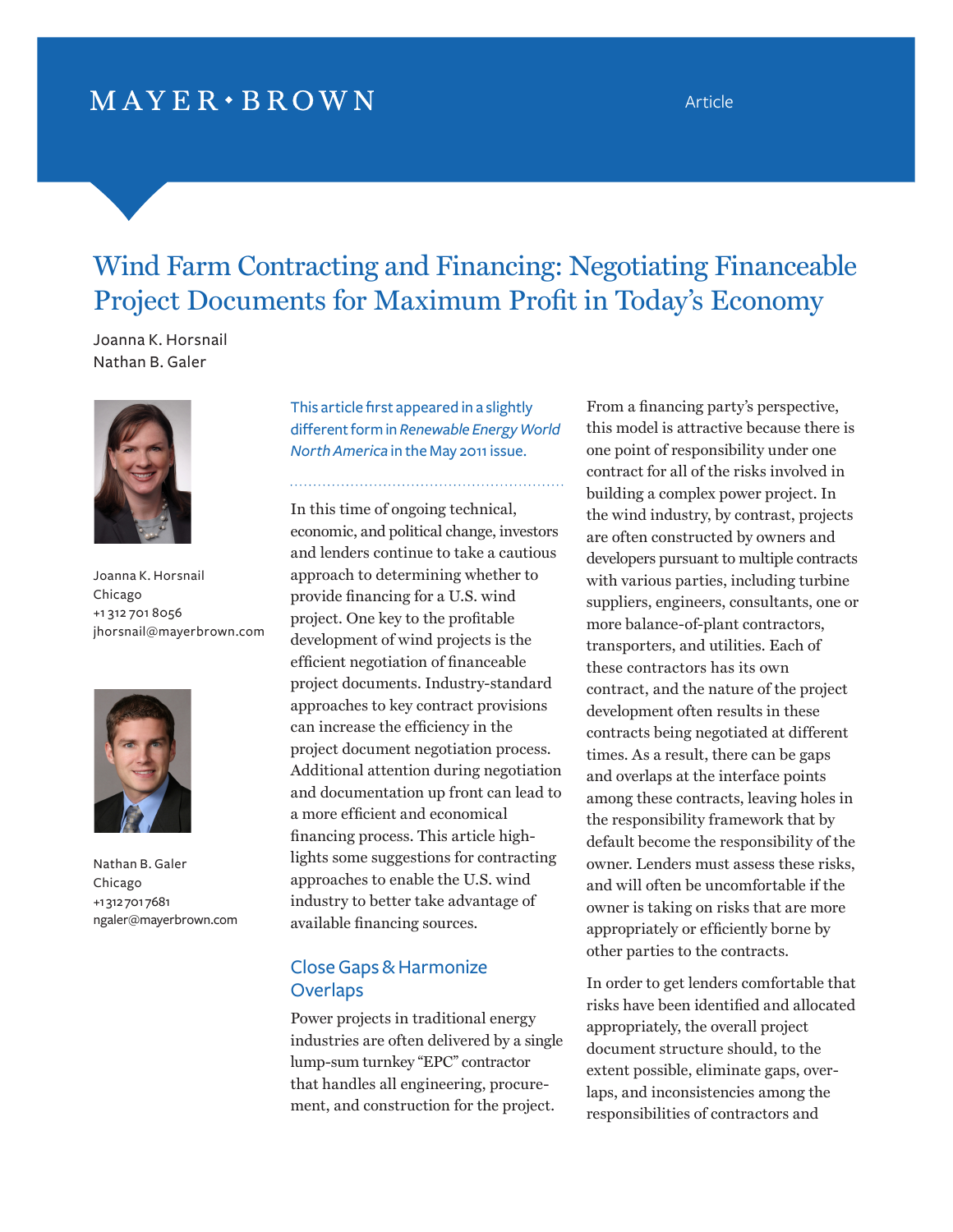consultants developing the project. Overlaps and inconsistencies often arise when one aspect of the project is to be handed off from one contractor to another. Particularly frequent trouble spots include interface points between contractors relating to:

- turbine delivery;
- unloading and transportation of equipment within the site;
- mechanical completion walkdowns and commissioning;
- project schedule;
- warranties;
- site safety and security; and
- environmental issues and hazardous materials.

Lenders are keen to mitigate these risks because they can lead to disputes and change orders that can bust a budget. Lenders know that owners may require unbudgeted money or time to resolve such an issue, which may involve bringing in additional technical expertise or an additional contractor. It is easy to lose sight of the big picture when negotiating individual contracts and to forget how critical it is that each contract align carefully with the other contracts that relate to the work. If contract parties and their counsel can anticipate, negotiate and carefully document the various responsibilities, this can mitigate the risk of change orders and give lenders comfort as they analyze the financial model underpinning the financing. Proactively assessing and minimizing gaps prior to financing will make the project more attractive and make the financing process more efficient.

#### Make Known the Unknown

Project contracts often contain many ambiguities in areas that govern unpredictable events that may impact projects. Parties often negotiating individual project contracts in a relative vacuum or with imperfect information about how exactly the project will progress. This can result in ambiguous or vague provisions that can be legitimately interpreted a variety of ways by owners and contractors. These provisions are "red flags" for lenders and their counsel, as they scrutinize the aspects of contracts that can lead to disputes during risk assessment and diligence. Once again, financing parties can be concerned that

ambiguous provisions will be a breeding ground for contractor claims for cost and/or schedule adjustments, affecting the financeability assumptions.

- One example of a provision that is often ambiguous is a description of the circumstances under which a contractor can claim a force majeure or excusable event. Often the descriptions of various weather events are the worst offenders, such as "extreme weather", "unusual weather", "excessive rainfall or snowfall", or "weather restrictions on roadways." Lenders are uncomfortable with these vague phrases because they weaken their confidence in the anticipated construction budget and schedule. While it is impossible to predict weather, it is possible to provide more clarity in these provisions based on the specifics of the project site and the anticipated construction season(s). The parties should analyze the typical weather patterns at the project site at the relevant time of year and decide who will bear the cost and schedule risk for particular deviations. Six inches of snow in the winter or one and a half inches of spring rain in a 24-hour period may be uncommon in certain parts of the United States, but many project sites in the northern plains regularly see such amounts multiple times per year. Often there are detailed local weather averages and other data (e.g., the closest airport or National Oceanic and Atmospheric Administration weather site) that can be used as a benchmark to provide clarity to such provisions and clearly allocate risks associated with very specific types of weather conditions. It may be difficult to know with certainly the impact that "frost laws" restricting heavy travel on country roads will have on your project, but it is helpful to be aware of them and factor them into the schedule and force majeure provisions. Aside from the question of whether it is more appropriate for owners or contractors to bear the risk of such events, lenders will have much more confidence in a project schedule and budget that accounts for site-specific weather patterns than one that does not and ends up being unrealistically optimistic.
- Another area for ambiguity that can benefit from clarity in a contract is a provision detailing how cost adjustments will actually be calculated. Ambiguities in how much a change order may cost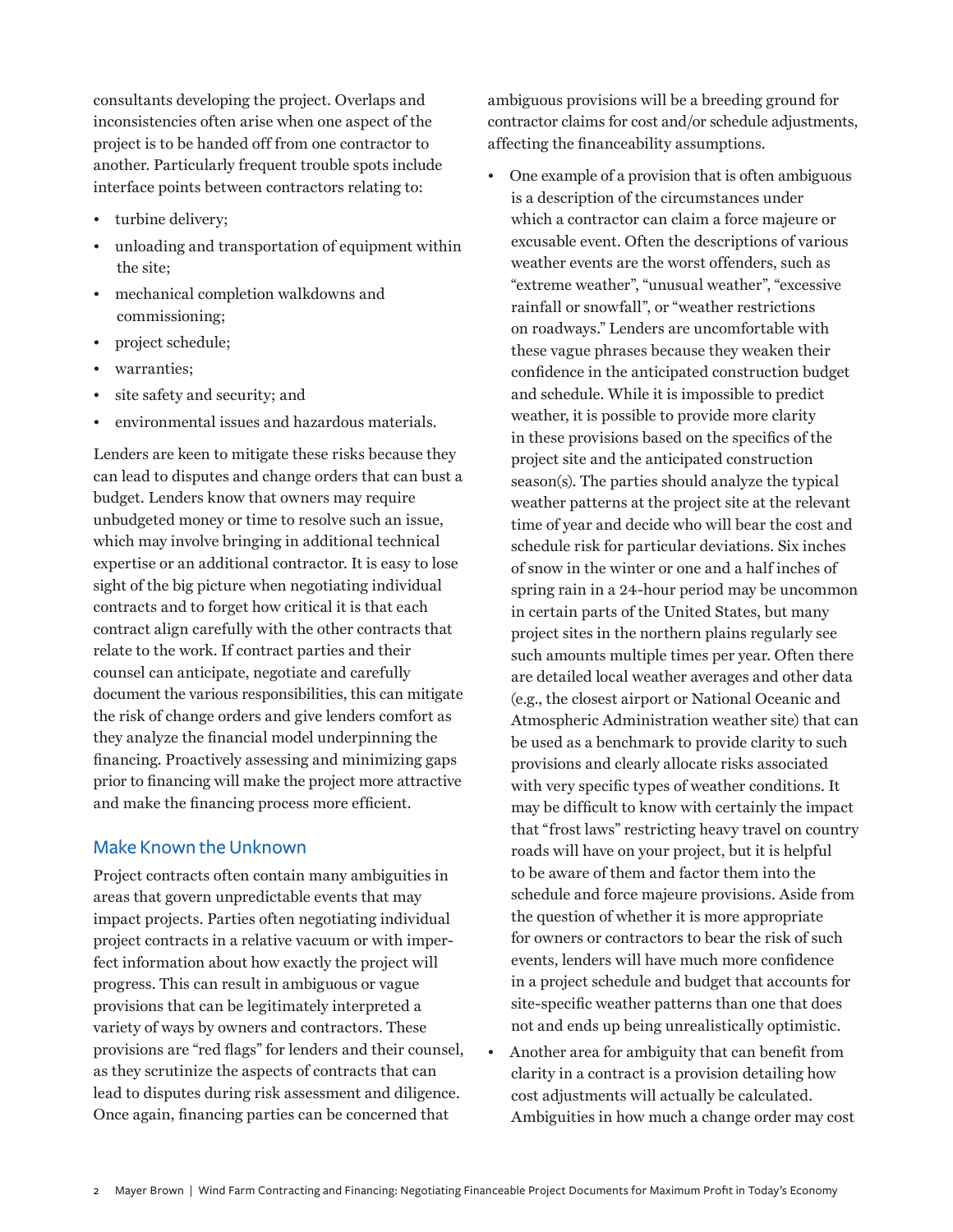can be addressed by including narrowly tailored allowance provisions, unit pricing schedules, material rate sheets and labor rate sheets.

• In addition, because there can be multiple contractors working on the project, undefined costs can arise if one contractor delays the ability of another contractor to perform its work. It is often unclear, for example, whether an owner will be able to efficiently recover from one tardy contractor a sufficient amount to compensate other impacted contractors and the owner itself for any damages resulting from such delay. To the maximum extent possible, liquidated damages should be identified and carefully valued at these key interface points to ensure that an owner doesn't have exposure for delays caused by contractors.

A key tenet of financing party risk assessment is whether the risk of increased costs or schedule delays is appropriately placed with the party best positioned to mitigate such risk. Being realistic about unknowns that can affect the project is helpful for all parties involved. By avoiding addressing risks with ambiguous contract language, there is yet another potential avenue for overall cost and schedule delays that impact the attractiveness of a project for financing.

## Tailor Warranties

Just as ambiguous provisions can benefit from greater clarity, contractor warranties can often benefit from greater specificity. Due to the nature of project document negotiation, the starting point for contracts is often a variation of the contractor's standard forms and those forms include the contractor's standard warranty. Contractors are understandably hesitant to modify much of their warranty—usually on the theory that it is an integral part of the product or service that the owner has agreed to buy. However, many standard warranties are written on a general basis and can and should be modified to account for project specifics where appropriate.

• One example relates to warranties that are individualized to a small subset of the project, such as per-turbine defect warranties. In projects with a compressed and rapid construction

schedule, per-turbine warranties may not concern lenders. If, however, construction is likely to be extended or divided into phases, multiple warranty start and end dates can create logistical mismatches with both the anticipated financial model and operating budgets as well as any corresponding service contracts (for which warranty end-dates are often a key trigger point). In addition, the longer a defect warranty begins to run before the commercial start date of the project, the less attractive it will make the project to financing parties. This is particularly true if the turbine is new and unproven or has a history of technical problems. As a result, depending on the specifics of a project and its financing plan, harmonizing or otherwise modifying these types of warranty provisions can help make a project more attractive for financing.

• As with individualized warranties, warranty conditions and exclusions can benefit from being tailored to the specifics of a project. It is common, for example, to see a warranty exclusion stating that a turbine warranty is not valid to the extent the turbines are not operated and maintained in accordance with the turbine supplier's manuals. It is also common, however, for the same turbine supplier to be the party providing operations and maintenance at the project. Read literally, the turbine supplier's actions under one contract could vitiate the owner's warranty under another. This inconsistency is usually simply the result of the turbine supply and service contract forms being developed on a stand-alone basis. It is, however, an inconsistency that will be flagged by financing parties during their diligence review as a risk that is improperly placed on the owner.

If nothing else, the US wind industry can be characterized as rapidly-changing. The same holds true for what financing parties consider "market" for warranty terms and provisions. Contractors will be more marketable if they are willing to regularly revisit their form warranty provisions in light of rapidly-changing market standards. Owners should similarly be aware that out-of-market warranties will be scrutinized by financing parties regardless of whether they were previously approved by the owner.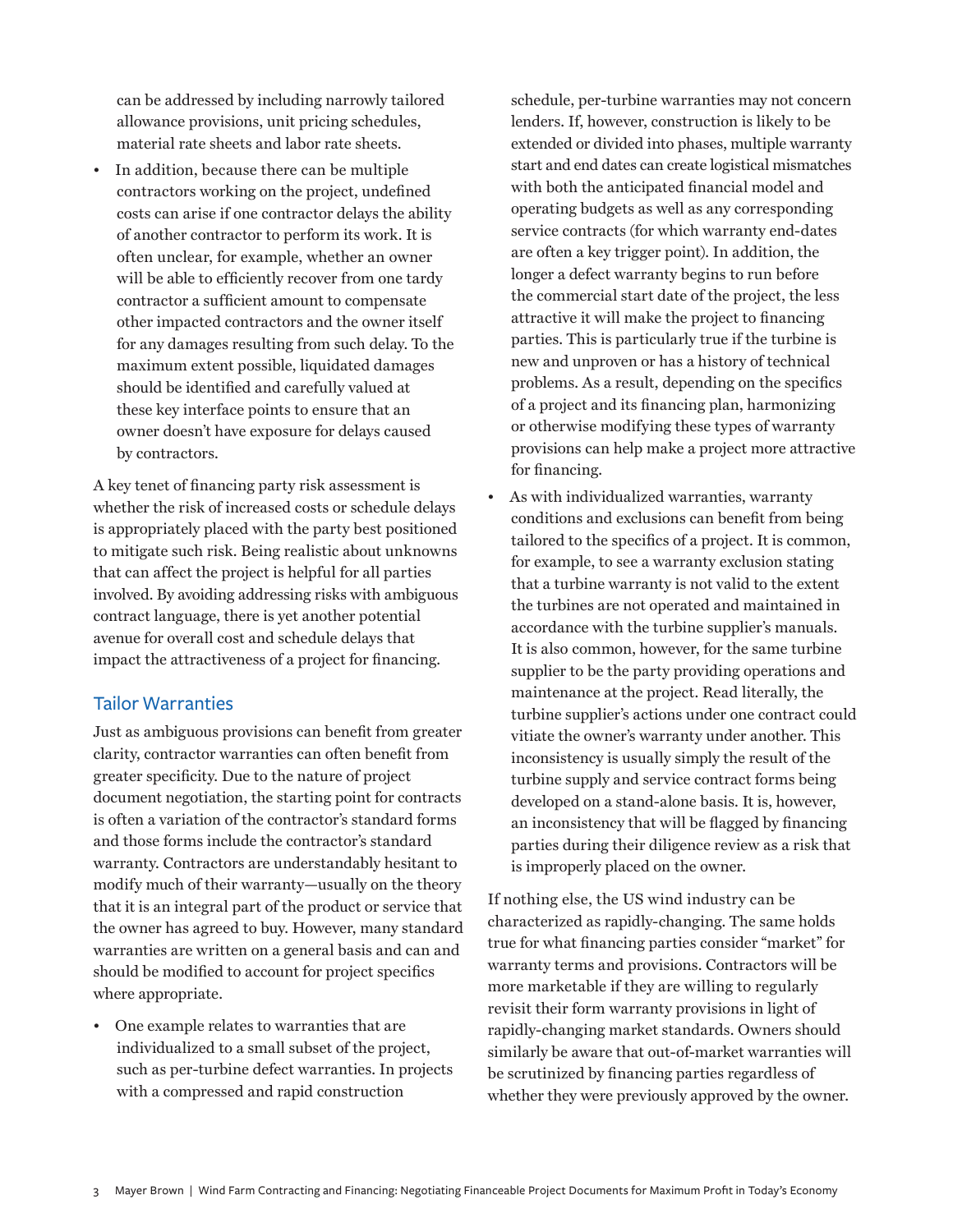### Clear Title

As noted above, the development of a wind energy project can take place over many years. Often, depending on the market, certain project contracts are executed a number of years before commercial operation. For example, real estate leases, permits, easements and roads agreements are often executed at the outset of project development. The same is true of contracts relating to the purchase of certain long-lead time equipment, such as transformers, or the supply of turbines via a "framework", "reservation" or "master" agreement. It is not uncommon for these agreements to be executed in the name of the developer itself (or one of its subsidiaries) or, alternatively bought by or assigned to the developer from another entity entirely.

At the financing stage, it is often the case that a special purpose project company is the full legal owner of the project and all rights and obligations under the project documents. As a result, financing parties will often ask to review documentation (including any purchase, assignment, merger, amendment, or other documents) demonstrating the ownership structure. Financing is handled more efficiently in circumstances when Owners and their counsel have been proactive about securing and assembling formal documentation from its counterparties demonstrating that the ownership structure is properly reflected in all project documents. This "real estate cleanup" or "assignment acknowledgments" can sometimes take a backseat, but should not be forgotten. These tasks will be required by most financing parties as a condition to closing and can often take some time to complete.

#### Don't Forget the "Boilerplate"

Finally, some provisions that seem like legal boilerplate draw extra scrutiny from financing parties. Not surprisingly, the lenders are very interested in provisions establishing financing party rights and obligations. Most owners and contractors are aware of, and include, financing party rights to collateral assignment. However, financing parties often also expect a number of other rights such as:

• being named as additional insureds under insurance policies;

- being indemnified pursuant to indemnification provisions;
- having rights to take assignment of licenses;
- sharing of confidential information;
- ongoing cooperation; and
- involvement and approval (often through an independent engineer) in various stages of testing and completion.

The failure to include these provisions, or the inclusion of obligations or restrictions on financing party actions (such as subsequent sales of the project), will often delay the diligence and financing process. While true that many of these shortcomings can be dealt during the negotiation of a separate lender consent, they can take time to resolve and can considerably slow the effort to reach financial close. A key part of making project documents financeable is to anticipate and include standard financing party provisions in all project documents. Many form contracts are missing these provisions, so some diligence in drafting these provisions early on will save time and money later.

### Making Project Documents Financeable

In the current financing environment, unfavorable, out-of-market, or poorly drafted provisions in key project documents can be stumbling blocks to favorable and timely financing of wind farms. The result can be significant delay and additional cost in the financing process as finance parties, attorneys, owners, and contractors have to renegotiate project agreements. Anticipating and proactively taking industry-standard approaches with respect to gaps, ambiguities, warranties, ownership and financing party boilerplate can streamline the financing process and make projects more attractive to debt and equity alike.

#### Author Bios

Joanna Horsnail is a partner in Mayer Brown's Government and Global Projects Practice Groups. Joanna advises on design, construction, supply, warranty, operations and maintenance, and other related agreements for complex project development and financing matters, and has specific and deep expertise in the renewable energy sector. Joanna has represented several large developers/owners in the